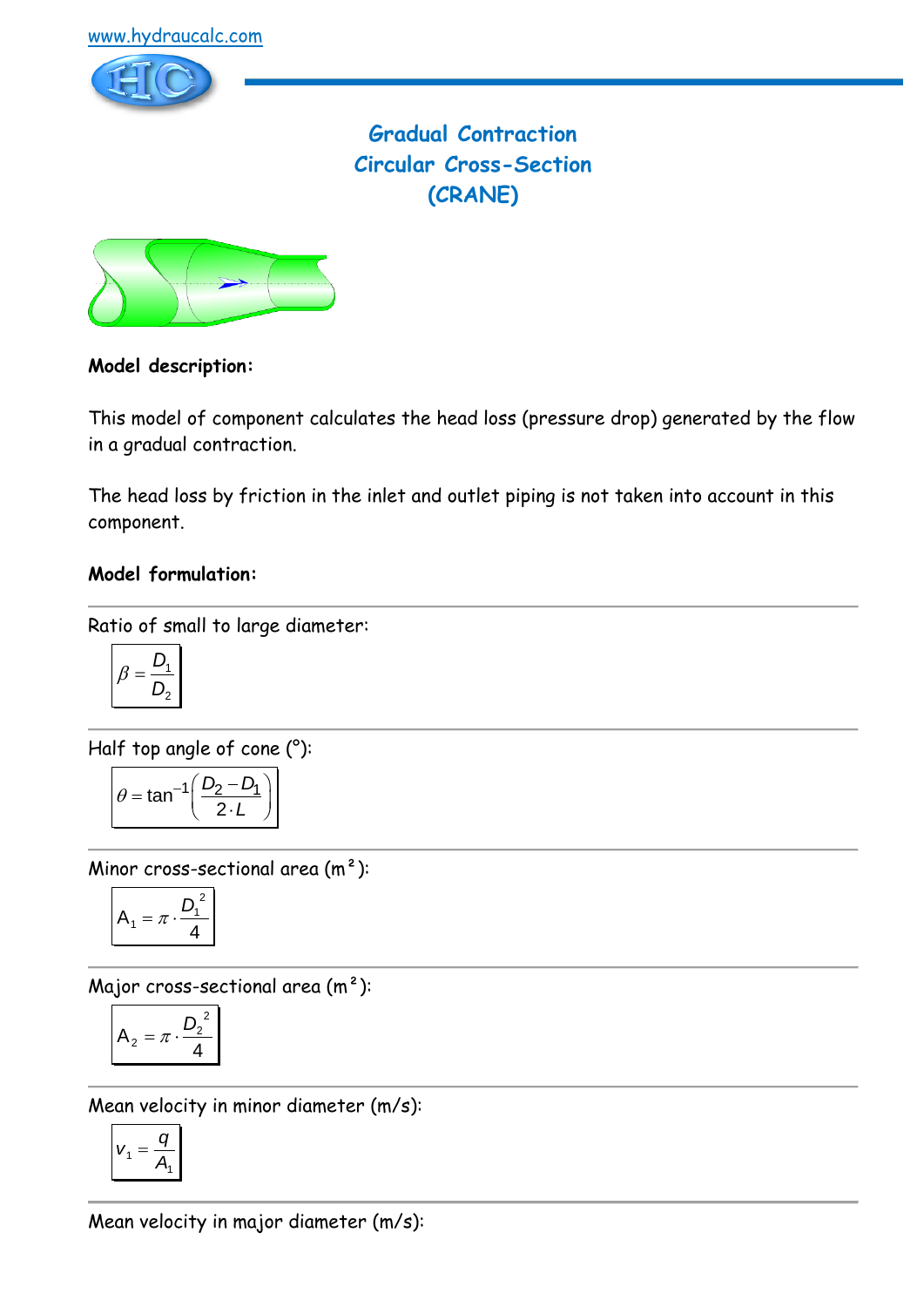$$
v_2 = \frac{q}{A_2}
$$

Mass flow rate (kg/s):

$$
G=q\cdot \rho
$$

$$
\text{Fluid volume in the truncated cone (m3):}
$$
\n
$$
V = L \cdot \frac{\pi}{3} \cdot \left( \left( \frac{D_1}{2} \right)^2 + \left( \frac{D_2}{2} \right)^2 + \left( \frac{D_1}{2} \right) \cdot \left( \frac{D_2}{2} \right) \right)
$$

Fluid mass in the truncated cone (kg):

$$
M = V \cdot \rho
$$

Reynolds number in minor diameter:

$$
\left| \text{Re}_1 = \frac{V_1 \cdot D_1}{V} \right|
$$

Reynolds number in major diameter:

$$
\left| \text{Re}_2 = \frac{v_2 \cdot D_2}{v} \right|
$$

Local resistance coefficient:

$$
\blacksquare~\theta \leq 45^o \mathpunct:
$$

$$
K_1 = 0.8 \sin\left(\frac{\theta}{2}\right) (1 - \beta^2)
$$
 (Equation 3-18)



$$
\blacksquare\,\,45^{\text{o}}<\theta\leq 180^{\text{o}}\mathbf{:}
$$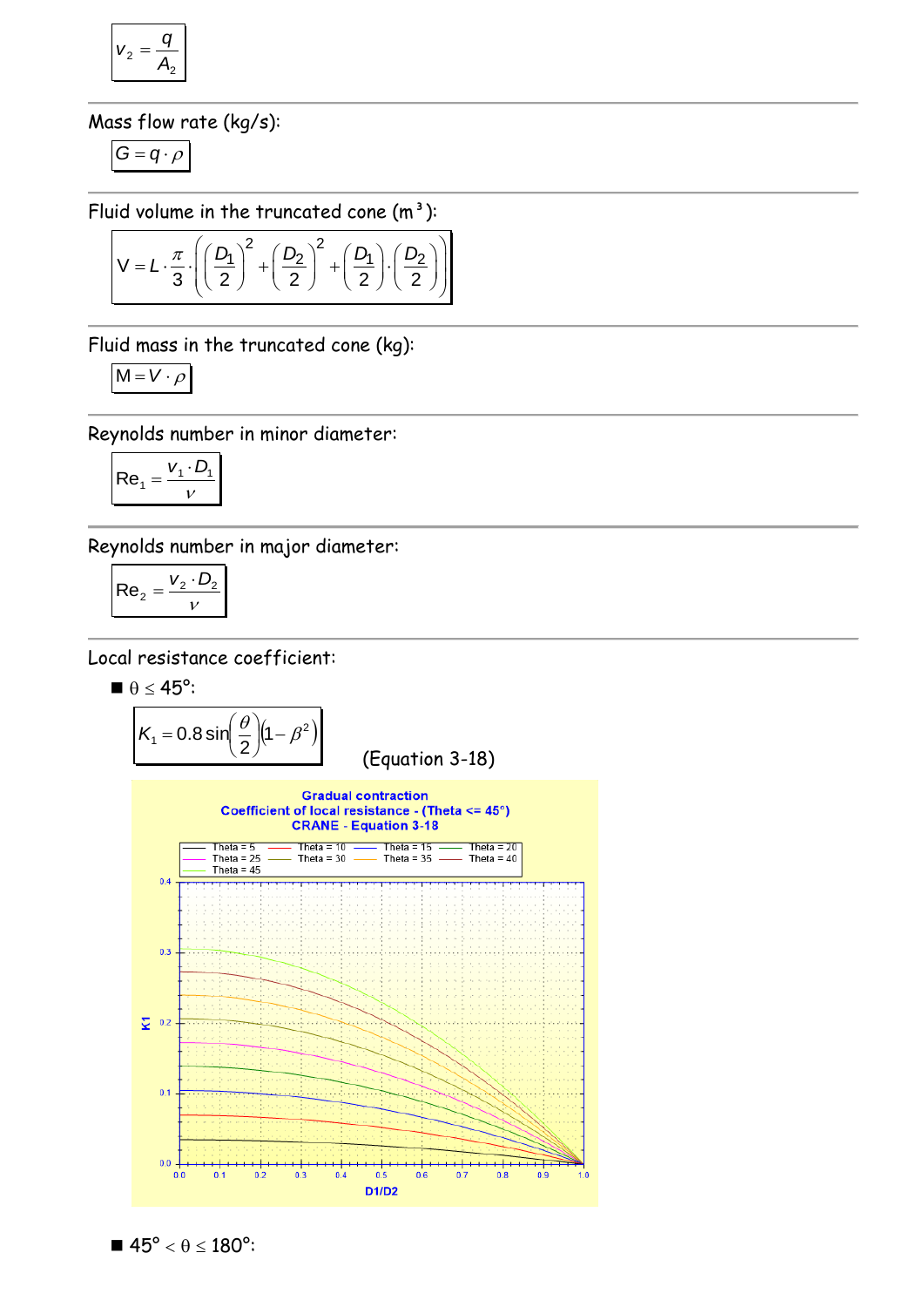





Total pressure loss coefficient (based on mean velocity in minor diameter):

$$
\boldsymbol{K}=\boldsymbol{K}_{1}
$$

Total pressure loss (Pa):

$$
\Delta P = K \cdot \frac{\rho \cdot v_1^2}{2}
$$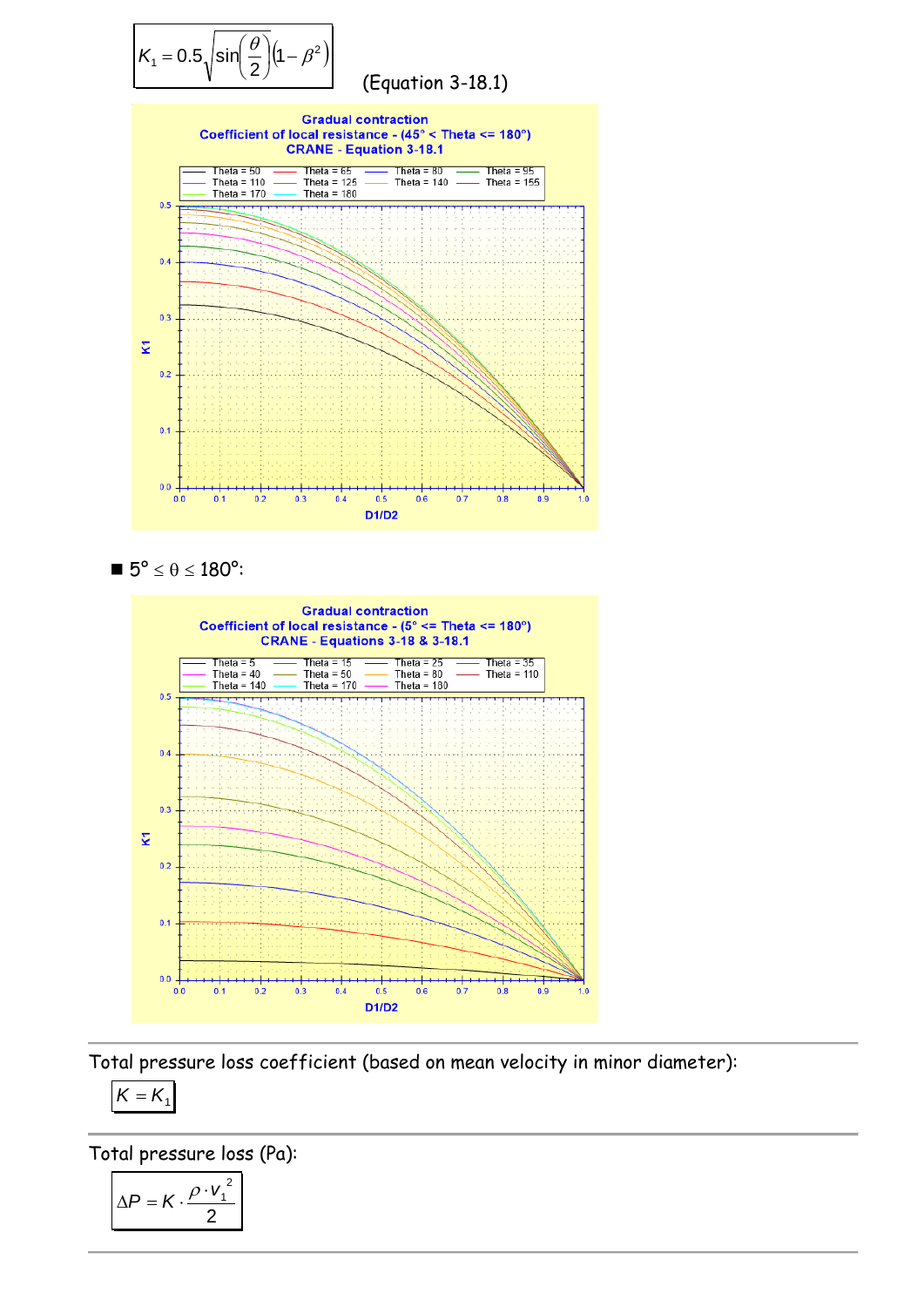Total head loss of fluid (m):

$$
\Delta H = K \cdot \frac{v_1^2}{2 \cdot g}
$$

Hydraulic power loss (W):

*Wh* =  $\Delta P \cdot q$ 

### **Symbols, Definitions, SI Units:**

| $D_1$           | Minor diameter (m)                                               |
|-----------------|------------------------------------------------------------------|
| D <sub>2</sub>  | Major diameter (m)                                               |
| β               | Ratio of small to large diameter ()                              |
| L               | Contraction length (m)                                           |
| $\theta$        | Half top angle of cone $(^\circ)$                                |
| A <sub>1</sub>  | Minor cross-sectional area $(m^2)$                               |
| A <sub>2</sub>  | Major cross-sectional area $(m2)$                                |
| V <sub>1</sub>  | Mean velocity in minor diameter (m/s)                            |
| V <sub>2</sub>  | Mean velocity in major diameter (m/s)                            |
| q               | Volume flow rate $(m^3/s)$                                       |
| G               | Mass flow rate $(kg/s)$                                          |
| V               | Fluid volume in the truncated cone $(m^3)$                       |
| M               | Fluid mass in the truncated cone (kg)                            |
| Re <sub>1</sub> | Reynolds number in minor diameter ()                             |
| Rez             | Reynolds number in major diameter ()                             |
| $K_1$           | Local resistance coefficient ()                                  |
| K               | Total pressure loss coefficient (based on mean velocity in minor |
| diameter)()     |                                                                  |
| $\Delta P$      | Total pressure loss (Pa)                                         |
| ΔΗ              | Total head loss of fluid (m)                                     |
| Wh              | Hydraulic power loss (W)                                         |
| $\rho$          | Fluid density ( $\text{kg/m}^3$ )                                |

- $v$  Fluid kinematic viscosity  $(m^2/s)$
- g Gravitational acceleration (m/s²)

## **Validity range:**

- turbulent flow regime in minor diameter (Re $_1$   $\geq$   $10^4)$ 

# **Example of application:**